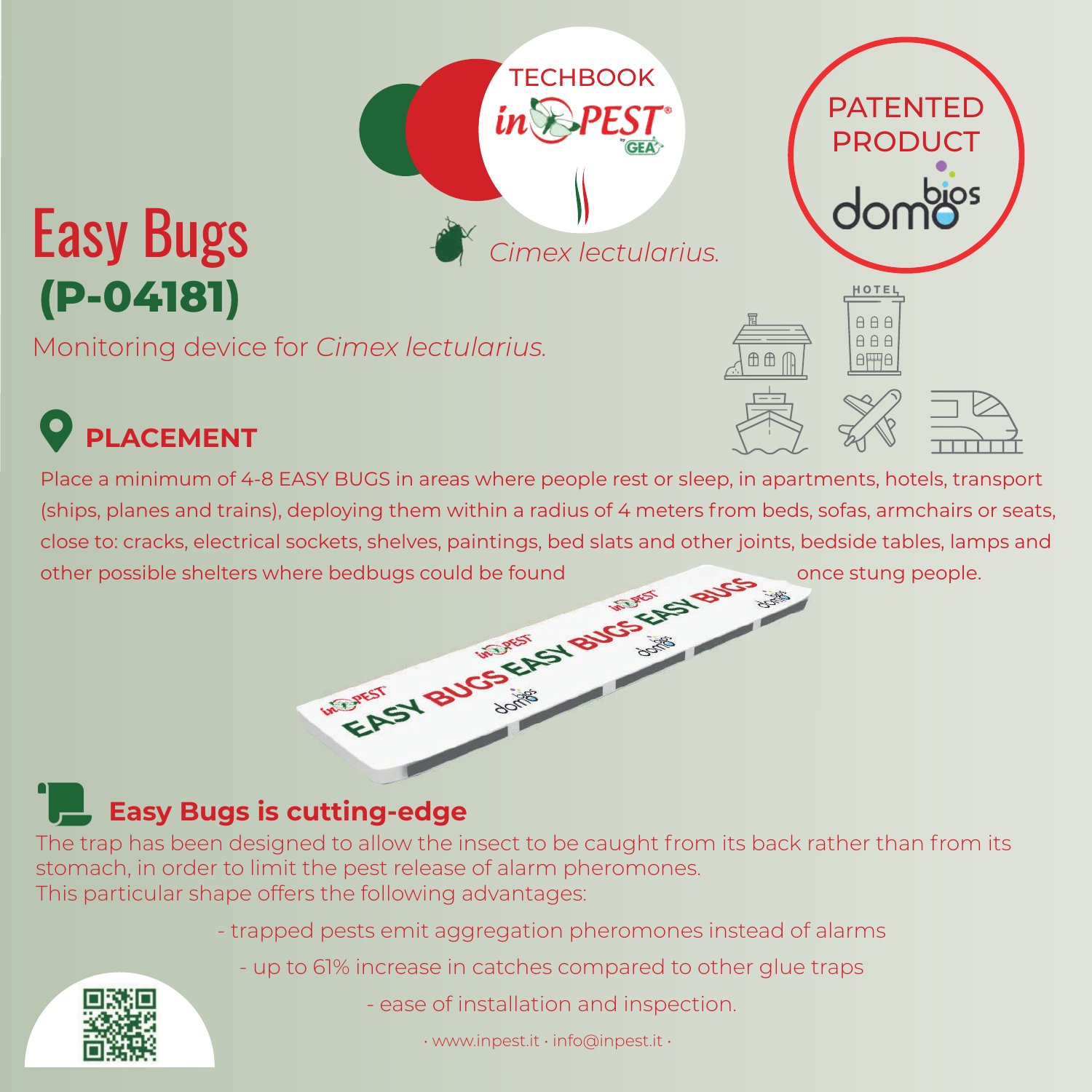



*Monitoring device for Cimex lectularius.*



*The release of the aggregation pheromone by the captured insects recalls other bed bugs inside the trap.*



*EASY BUGS: it is the* DISCREET*,* EASY TO USE *and* LOW ENVIRONMENTAL IMPACT SOLUTION *in any infested or at risk of infestation environment.*



*The percentage of more catches compared to the best known glue traps on the market.*



*The device is supplied with double-sided tape to be applied, in case of need, to ease placement.*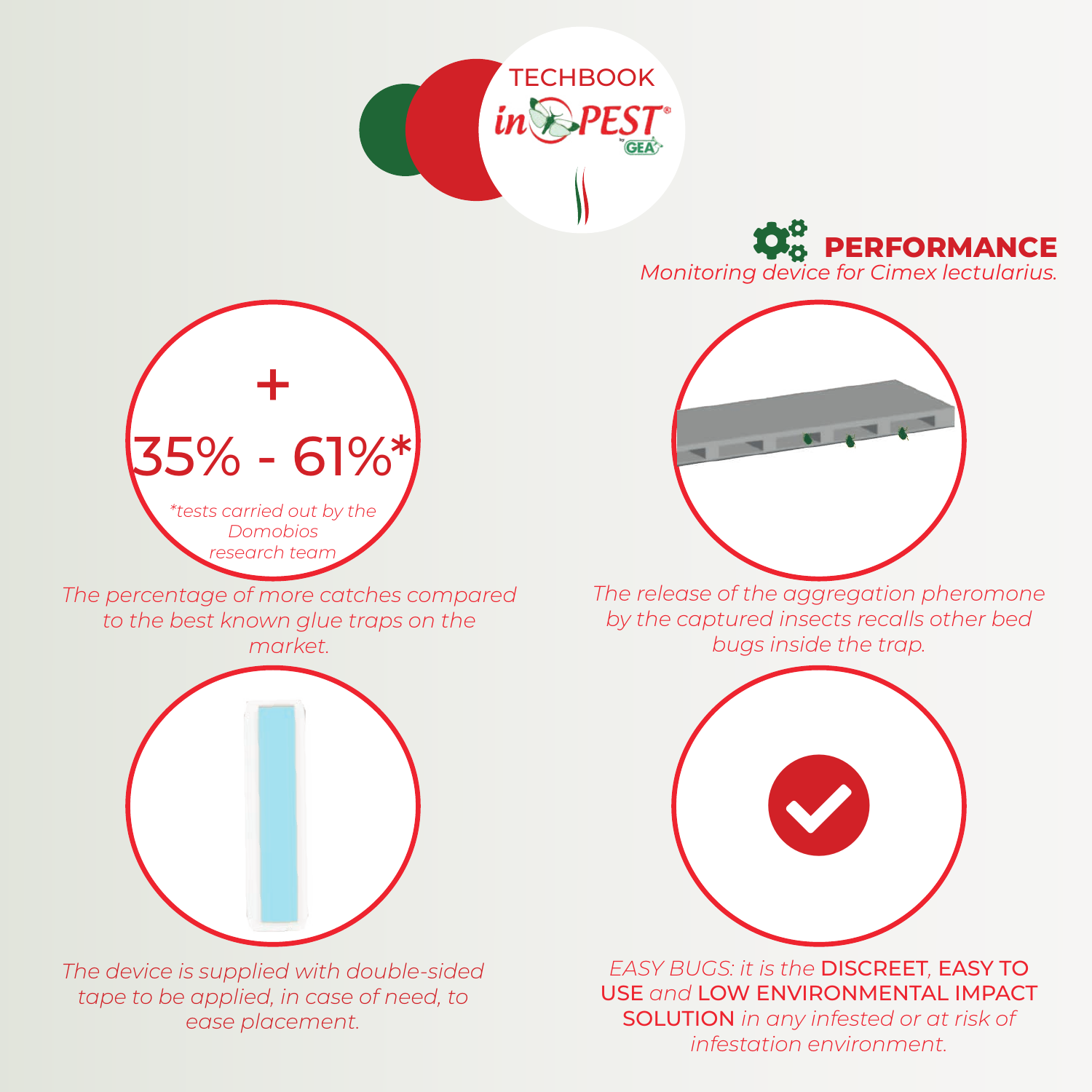



*Monitoring device for Cimex lectularius.*



*Place the device on headboards, between mattress and bed base, behind drawers of bedside tables, on upholstered furniture and inside closets and closets.*



*EASY BUGS: exploits the* aggregation *pheromone emitted by the same insect caught.*



*Check frequency:* weekly*. Monitoring period:* all year*. Duration after opening the package:* 2 months from the date of installation.



*EASY BUGS: has an*  innovative *structure that reproduces the nesting environments of the insect.*